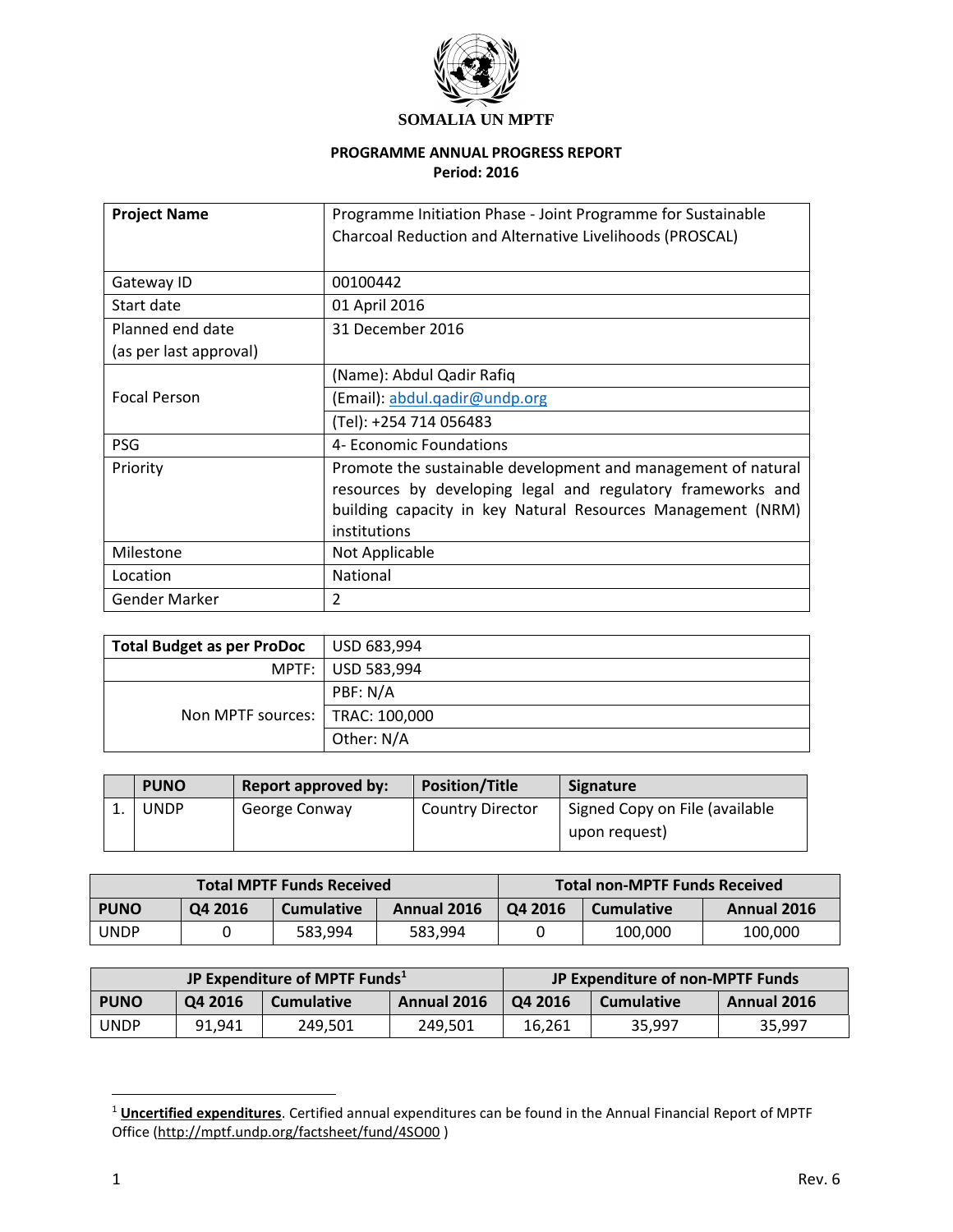

#### **SITUATION UPDATE**

Unsustainable production of charcoal to meet the national and regional demands remains a major threat to environmental sustainability as well as security in Somalia. The programme envisages to address both the demand and supply side of the charcoal value chain by promoting regional cooperation to check illegal exports of charcoal, taking to scale alternative sources of energy across main cities and towns in Somalia and helping vulnerable groups (women and youth) directly linked to charcoal value chain to adopt alternative sources of livelihoods.

While there is a strong buy-in by the national and international stakeholders on the design of the programme, the programme has only been receiving low levels of financial support to go into full-scale implementation. During the reporting period, additional funds of USD 1.6 million have been committed to the Programme by the Italian Development Cooperation (Euros 1.0 million) and Sweden (USD 0.5 million). These funds will be channeled through the MPTF. The EU Delegation Office indicated an allocation of EUR 3.5 million for the Programme. The Programme Document was revised to source the additional funds in consultation with the MOLFR and PUNOs.

Parallel financing is also expected from the African Development Bank (AfDB) to promote alternative sources of energy and technology diffusion to support the transition from charcoal to other energy sources in main urban centers. These funds will be committed under the Infrastructure Development Fund managed by the bank.

## **QUARTERLY & ANNUAL PROGRESS REPORT RESULTS MATRIX**

#### **OUTCOME STATEMENT**

Somali economy revitalized and expanded with a focus on livelihood enhancement, employment generation, and broad-based inclusive growth

#### **SUB-OUTCOME 1 STATEMENT**

Promote the sustainable development and management of natural resources by developing legal and regulatory frameworks and building capacity in key Natural Resource Management (NRM) institutions.

**Output 1.1**: **MOLFR supported to coordinate and implement inter-ministerial actions for Reducing Charcoal Production, Trade and Use**

|                                                                                                  | <b>TARGET</b>            |          | PROGRESS ON OUTPUT INDICATOR <sup>2</sup> |  |
|--------------------------------------------------------------------------------------------------|--------------------------|----------|-------------------------------------------|--|
| <b>INDICATOR</b>                                                                                 | (April to Dec 2016)      | Q4       | <b>CUMULATIVE 2016</b>                    |  |
| Office of the focal point for charcoal                                                           | Adequately resourced     | Yes      | Yes                                       |  |
| programme in the Ministry of Livestock,                                                          | unit established in the  |          |                                           |  |
| Forest and Range (MOLFRD) strengthened                                                           | <b>MOLFR</b>             |          |                                           |  |
| Number of briefings, workshops, coordination                                                     | At least 3 briefing,     | 1        | 8                                         |  |
| meetings held by the MOLFRD                                                                      | coordination meetings    |          |                                           |  |
|                                                                                                  | or workshops held in six |          |                                           |  |
|                                                                                                  | months                   |          |                                           |  |
| First meeting of the International Charcoal                                                      | At least two meetings of | $\Omega$ | $\Omega$                                  |  |
| <b>Trade Regulatory Committee</b>                                                                | <b>ICTRC</b> held        |          |                                           |  |
| Sources of evidence: Staff contracts; procurement orders; workshop and meetings reports          |                          |          |                                           |  |
| Output 1.2: Draft National and Regional Policy for Reducing Charcoal Production, Trade and Use*. |                          |          |                                           |  |
| Draft National and Regional Policy Document                                                      | Draft policy document    | $\Omega$ | 0                                         |  |
|                                                                                                  | available<br>with<br>the |          |                                           |  |
|                                                                                                  | federal government       |          |                                           |  |

<sup>&</sup>lt;sup>2</sup> Fill in only the numbers or yes/no; no explanations to be given here.

 $\overline{\phantom{a}}$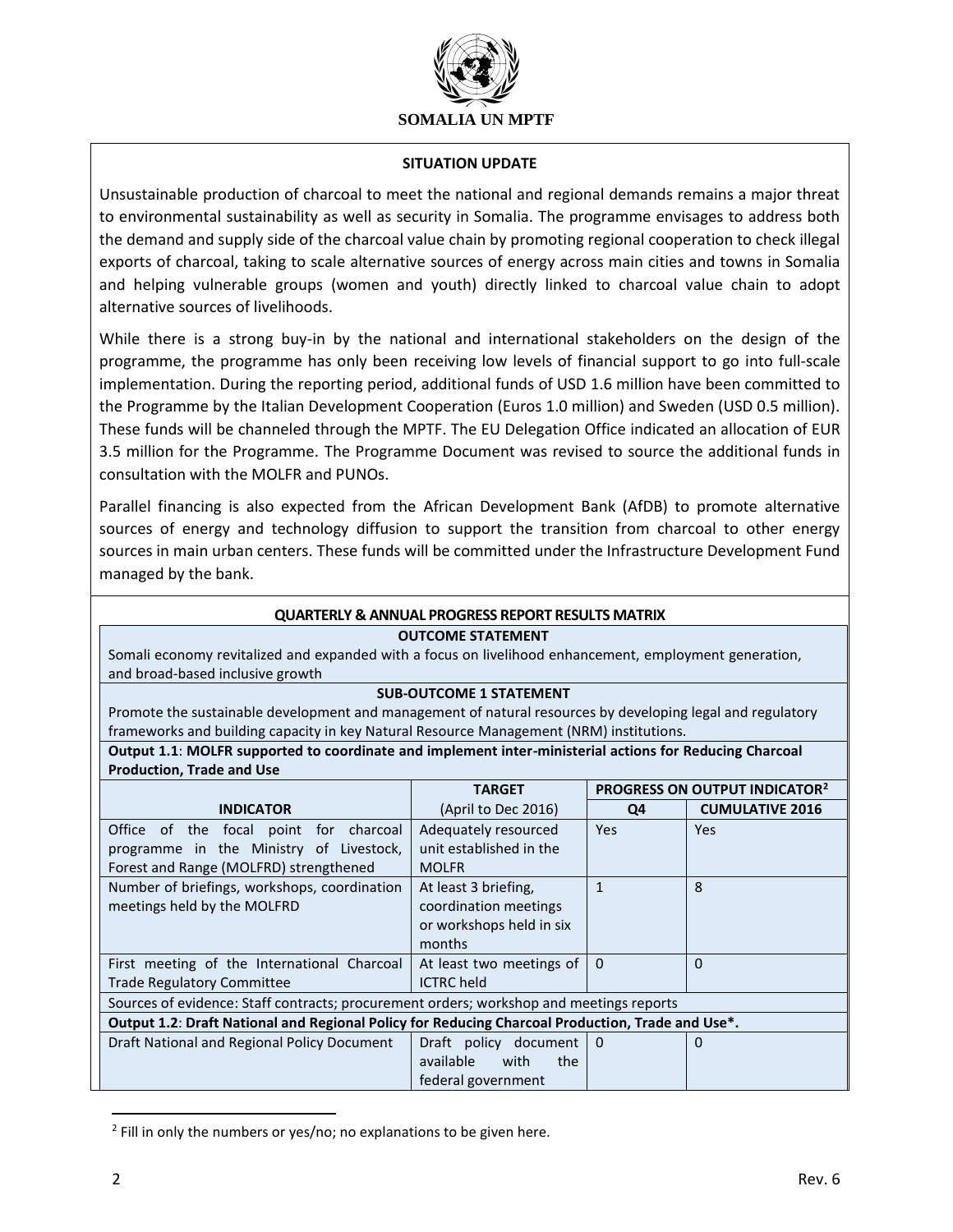

UNDP ONLY: sources of evidence (as per current QPR): Terms of Reference for international expert; Shortlist of Experts to be hired for formulating the policy

TORs for Policy formulation finalised by PUNOs and MOLFR; Shortlist of potential candidates finalized by UNEP and UNDP.

| International conference on Somalia Charcoal                                                          | 2 strategic alliances      | $\Omega$       | 0          |  |  |
|-------------------------------------------------------------------------------------------------------|----------------------------|----------------|------------|--|--|
| Reduction Programme held                                                                              | formed to support          |                |            |  |  |
|                                                                                                       | Somalia in addressing      |                |            |  |  |
|                                                                                                       | the charcoal issues        |                |            |  |  |
| Awareness raising workshops held in main                                                              | workshops held<br>5.<br>in | $\overline{1}$ | 4          |  |  |
| towns and cities of Somalia                                                                           | main cities/towns          |                |            |  |  |
| Programme Brochure, website and anti-                                                                 | Print and electronic       | <b>No</b>      | <b>No</b>  |  |  |
| charcoal campaign started                                                                             | media engaged for mass     |                |            |  |  |
|                                                                                                       | awareness                  |                |            |  |  |
| Funds mobilised from potential donors and                                                             | Donors support             | Yes            | <b>Yes</b> |  |  |
| development partners for the full-scale joint                                                         | confirmed to meet the      |                |            |  |  |
| programme                                                                                             | total Programme budget     |                |            |  |  |
| Sources of evidence: workshop report, Request for Proposal for Event Management Company; letter for   |                            |                |            |  |  |
| commitment from the Italian Development Cooperation; Meeting notes between MOLFR and PUNOs; Programme |                            |                |            |  |  |
| Steering Committee meeting minutes                                                                    |                            |                |            |  |  |

#### **Output 1.4**: **Programme Management** Programme Management Staff recruited before the end of programme initiation phase Programme management staff onboard Yes (Ongoing) Yes (On-going) Complete detailed work plan for the full-scale programme Work plan aligned with the available budget Yes Yes UNDP ONLY: sources of evidence (as per current QPR): TORs for Programme Coordinator; Revised draft programme documents with additional funds; Project Proposal for European Union

#### **NARRATIVE**

The Programme Initiation Phase is managed by UNDP in consultation with the MOLFR, UNEP and FAO. Fourth quarter activities focused on resource mobilization, providing intuitional support to the MOLFR, undertaking procurement processes to hire international consultant to work on the national and regional policy on Charcoal, holding of awareness raising workshop in Jubaland State. First Programme Steering Committee was also prepared during the reporting period.

## **Output 1.1**: **MOLFR supported to coordinate and implement inter-ministerial actions for Reducing Charcoal Production, Trade and Use**

MOLFR has been leading the coordination for reducing charcoal production subsequent to UNDP support to strengthening their institutional capacities by providing essential technical and operation support housed in the Ministry.

The Ministry led five meetings which included programme launch in Federal Member States of South West, Jubaland, Galmudug and Puntland. The Ministry also convened a meeting with the federal line ministries and focal points from federal member states to present the proposal for funding from the European Union Delegation Office for Somalia. During three additional meetings, the Ministry was able to present the Joint Programme to the main decision making bodies, namely the Somalia Development and Reconstruction Facility (SDRF), the Steering Committee and the Programme Steering Committee. Active engagement of the MOLFR with the decision makers and key stakeholders in member states has helped in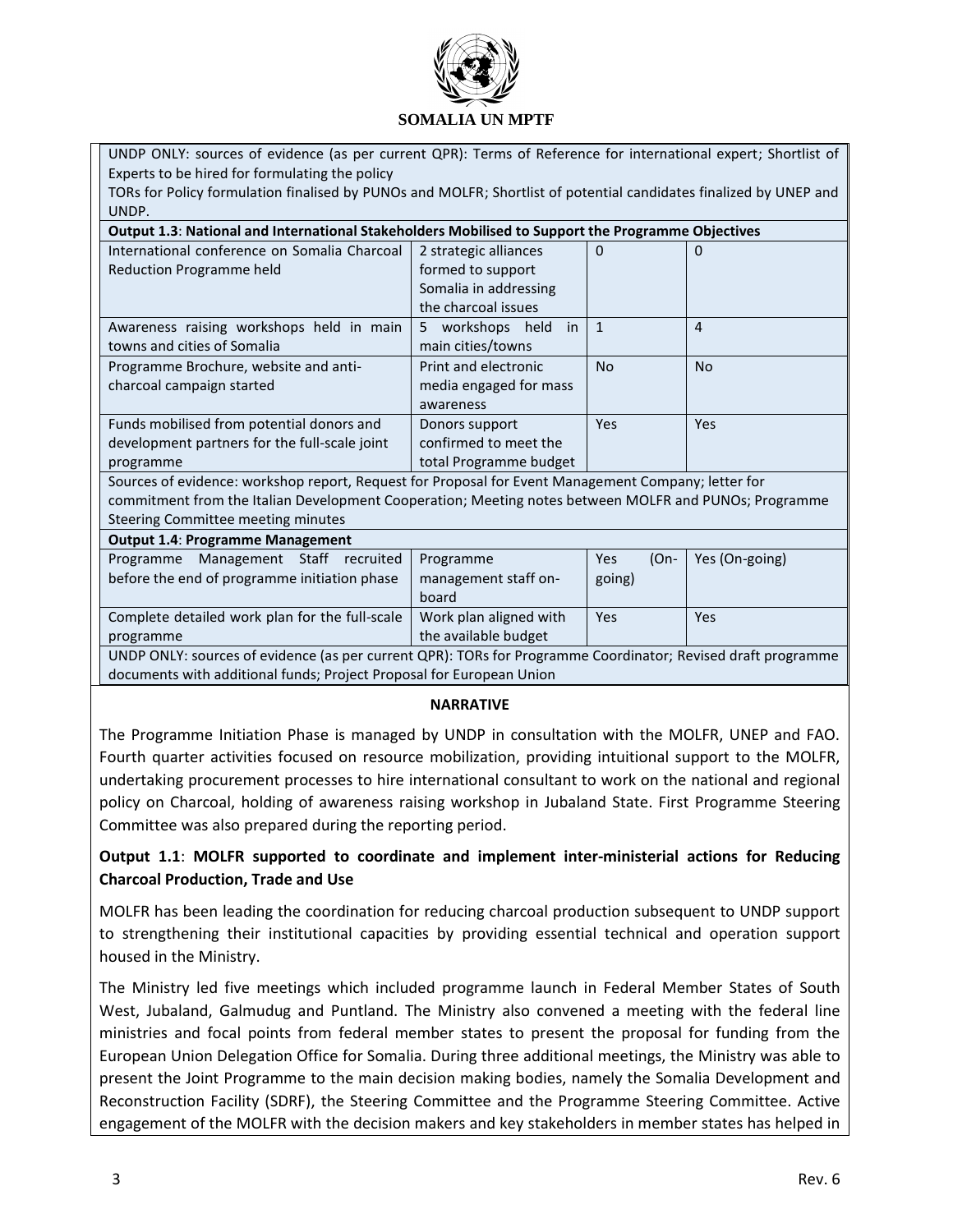

raising the profile of the programme, mobilizing additional resources and building ownership of the federal member states.

## **Output 1.2**: **Draft National and Regional Policy for Reducing Charcoal Production, Trade and Use\*.**

The national and regional policy document is expected to be initiated during 2017 after the new Federal Government takes office. The TORs for Policy formulation have been finalised by PUNOs and MOLFR with shortlisting of potential candidates finalized by UNEP and UNDP.

## **Output 1.3**: **National and International Stakeholders Mobilised to Support the Programme Objectives**

International conference on Somalia Charcoal Reduction Programme could not be held due to prolonged political process. The conference will be held once the new Federal Government is in place. Programme launch and awareness raising workshops were held in Baidoa, Garowe, Kismayo and Adado. The workshops helped in bringing the states governments on-board on the objectives of the programme. The workshops also provided an opportunity to the federal ministry to understand local context vis-à-vis charcoal issues and possible measures to curb the production or use of charcoal.

## **Output 1.4**: **Programme Management**

The terms for reference for the programme coordinator were finalised. However, hiring of staff for the coordination unit will start after the programme document with additional funds has been approved by PUNOs and federal government.

## **Other Key Achievements**

- MOLFR and UNDP had follow-up discussions with the Ambassador of Qatar to get a confirmation on hosting an International Conference on Charcoal in Doha. It is unlikely that the Conference will be held before the conclusion of on-going electoral process in Somalia. However, there are positive indications that Qatar will support the Conference.
- Draft Programme Document was presented to the Programme Steering Committee for endorsement and sourcing of additional funds by activities and UN agencies. Draft Programme Document will absorb PIP activities and has an implementation timeframe of 01 April 2016 to 31 December 2017.
- MOLFR has been instrumental in bringing Member States (Puntland, South West, Galmudug, Jubaland) on-board. This commitment is essential to improve capacity needs of the Member States and their engagement in decision making, for example through the Programme Steering Committee.

## **Challenges (incl: Delays or Deviations) and Lessons Learnt:**

- The on-going electoral process is causing delays in some of the strategic activities that are planned as part of initiation phase.
- There have also been delays in holding regional consultations due to the cash transfer modality in the Letter of Agreement between UNDP and MOLFR. The reimbursement modality does not allow the MOLFR and range to make payments upfront for the venue and travel of participants. This has resulted in lack of trust between the vendors and MOLFR. It would be advisable to look into the possibility of transferring funds in advance for the entire event to the MOLFR and settle the advance on receipt of expenditure report and supporting documents.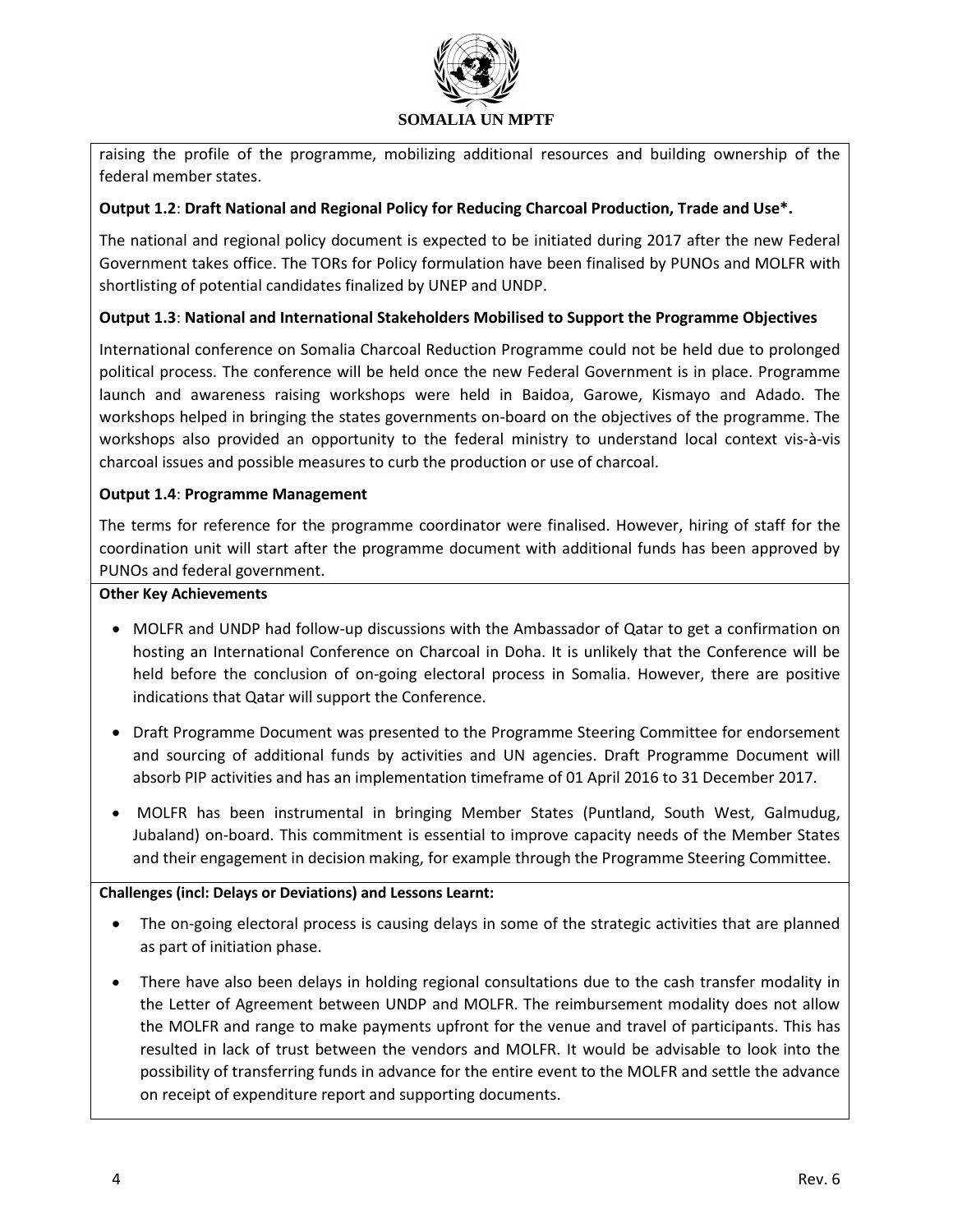

**Peacebuilding impact:** Not Applicable

### **Catalytic effects:** Not Applicable

**Gender:** The Programme Initiation Phase is an enabler to get the full programme started by mobilizing additional resources. At the same time, based on the UNDP Country Office Gender Strategy and principles of inclusiveness, the recruitment of female interns is part of the Letter of Agreement between UNDP and MOLFR. Similarly, the shortlist of consultants to work on National and Regional Charcoal Policy include both women and men. The full programme document highlights gender specific issues influenced due to charcoal production, trade and marketing. These would be addressed in the full-scale programme while promoting alternative energy and livelihoods.

|                                               | <b>Total no. of Outputs</b> | Total no. of gender specific Outputs   |
|-----------------------------------------------|-----------------------------|----------------------------------------|
| Proportion of gender specific outputs in      | (4 for Programme Initiation | (0 for Programme Initiation Phase)     |
| Joint Programme <sup>3</sup>                  | Phase) Specific Outputs to  | Specific Outputs to be part of full    |
|                                               | be part of full programme   | programme                              |
|                                               | <b>Total no. of Staff</b>   | Total no. of staff with responsibility |
| Proportion of Joint Programme staff with      |                             | for gender issues                      |
| responsibility for gender issues <sup>4</sup> | 0                           |                                        |
|                                               | To be addressed as part of  | To be addressed as part of full        |
|                                               | full programme              | programme                              |

**Communications & Visibility** – Charcoal Programme Launch and Awareness Raising Event was held on 6 August in Adado, Gulmudug State of Somalia. The coverage of this event was on Somali media. Some of the links are:

## **Press Coverage**

#### **SNTV**

**[https://www.youtube.com/watch?v=9eqR24\\_YKBw](https://www.youtube.com/watch?v=9eqR24_YKBw)**

**Horn Cable**

**<http://www.youtube.com/watch?v=nyhr8rAtETU>**

#### **Kalsan TV**

**[www.youtube.com/watch?v+dQrETHM](http://www.youtube.com/watch?v+dQrETHM)**

#### **Universal Link**

**<https://www.youtube.com/watch?v=dQe4O3Z-YgM>**

**Looking ahead:**

- Programme Document to be signed by Federal Government and PUNOs.
- Awareness raising and Programme Launch event to be held Mogadishu.
- Agreement for additional funding from European Union to be finalized.
- Preparatory work on activities for alternative sources of energy and livelihoods to be initiated by PUNOs.

 $\overline{\phantom{a}}$ 

<sup>&</sup>lt;sup>3</sup> Gender Specific Outputs are those that are specifically designed to directly and explicitly contribute to the promotion of Gender Equality and Women's Empowerment.

<sup>&</sup>lt;sup>4</sup> Staff members are those contracted to undertaken work for the Joint Programme including full time staff, consultants, advisors, interns, etc. Staff members with responsibility for gender issues are those who have gender related activities included in their Terms of Reference.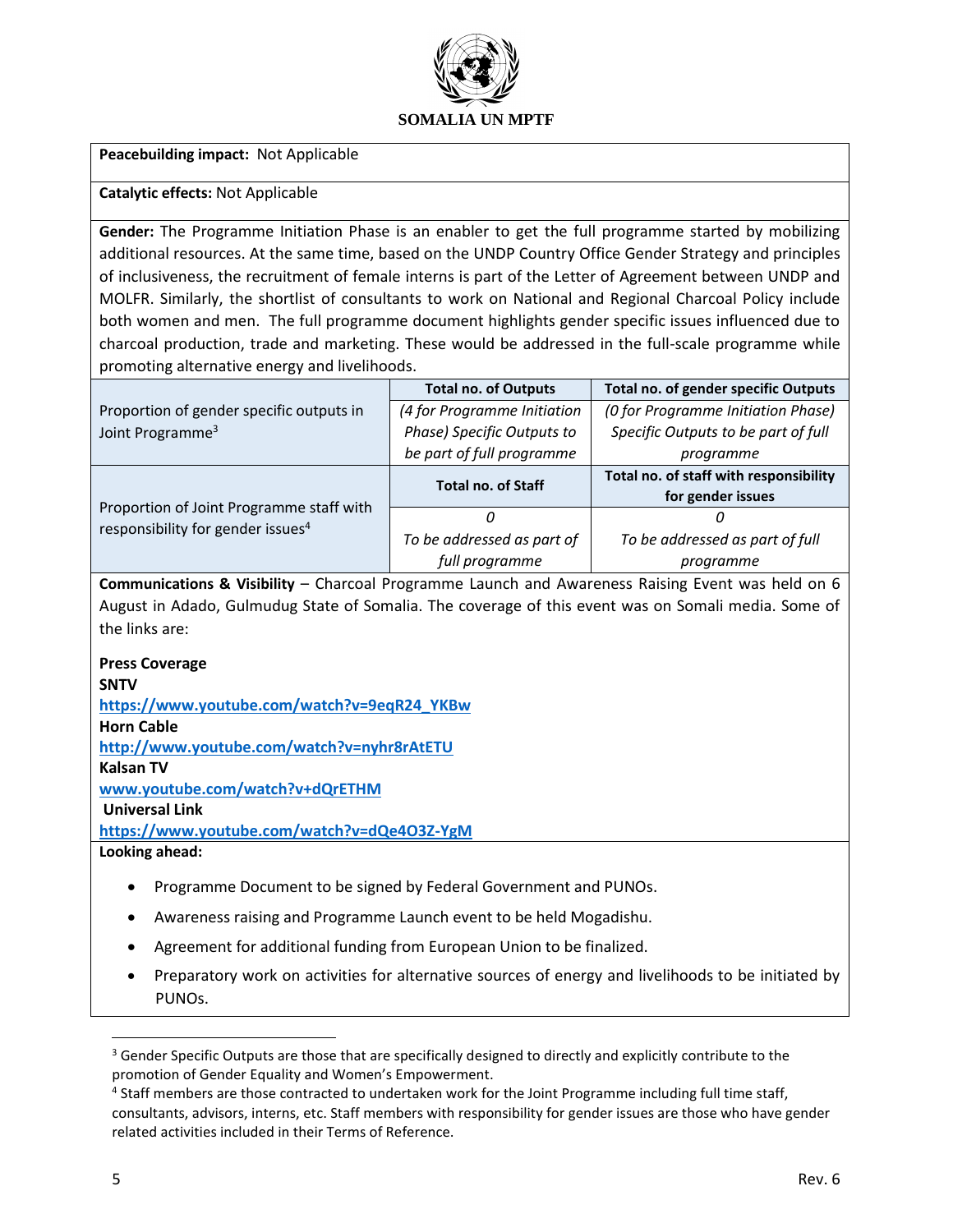

# **ANNEX 1. RISK MANAGEMENT**

| Type of Risk <sup>5</sup>                                | <b>Description of Risk</b>                                                                                                                              | <b>Mitigating Measures</b>                                                                                                                                                                                                                                                                                                                                                                                                                                                                                                                                                                                                                                                                                                                                                |
|----------------------------------------------------------|---------------------------------------------------------------------------------------------------------------------------------------------------------|---------------------------------------------------------------------------------------------------------------------------------------------------------------------------------------------------------------------------------------------------------------------------------------------------------------------------------------------------------------------------------------------------------------------------------------------------------------------------------------------------------------------------------------------------------------------------------------------------------------------------------------------------------------------------------------------------------------------------------------------------------------------------|
| Financial                                                | Lack of funding from the donors may cause<br>substantial risk of not achieving the objectives of full<br>joint programme.                               | Senior leadership of UN System (SRSG, DSRSG) and Federal Government to be<br>involved in raising funding to implement the programme. The currently available<br>funding is USD 2.3 million, i.e. only 10% of the full programme budget of USD 23.6<br>million.                                                                                                                                                                                                                                                                                                                                                                                                                                                                                                            |
| Political (new)                                          | Changes in the Federal Government as part of<br>Electoral Process resulting in delays in holding the<br><b>International Conference</b>                 | Situation to be assessed and revised plan to be prepared for holding the<br>International Conference with the agreement of current political setup and PUNOs                                                                                                                                                                                                                                                                                                                                                                                                                                                                                                                                                                                                              |
| Strategic (new)                                          | The National Development Plan (2017-19) may<br>require adjustment at programme outcome level to<br>align relevance to the national strategic framework. | Programme document to incorporate changes during the revisions process.                                                                                                                                                                                                                                                                                                                                                                                                                                                                                                                                                                                                                                                                                                   |
| Social<br>and<br>Environmental<br><b>Screening Risks</b> | Duty-bearers do not have the capacity to meet their<br>obligations in the Project                                                                       | The programme is developing government capacity to formulate laws to curb<br>charcoal trade, sensitize the custom, and law enforcement authorities about the<br>issue and provide operational funds for the purpose. Further, the programme may<br>recommend Government to call the support of Security Council to enforce illegal<br>trade, if it does not stop.                                                                                                                                                                                                                                                                                                                                                                                                         |
|                                                          | The Project involves harvesting of natural forests,<br>plantation development, or reforestation                                                         | The project is embedding design to address the existing gap on environmental<br>unsustainability and promote the use of other source of energy other than charcoal<br>i.e. solar, wind and biogas. For longer term sustainability capacity building on<br>environmental protection and conservation will be enhanced at national and<br>community level. The aim of the project is also to support the charcoal traders with<br>alternative source of livelihoods and empower them as well to remain in the very<br>business for a longer time through provision of small business grants. The Project has<br>also reforestation and plantation activities in the charcoal depleted forest to<br>regenerate grazing land fertility and minimize further land degradation. |
|                                                          | Project would have adverse impacts on gender<br>equality and/or the situation of women and girls                                                        | Women are the primary retailers of Charcoal and are likely to suffer impact in<br>income as a result of Charcoal production. Understanding this need, project is<br>prioritizing initiatives and opportunities for women, including access to start-up<br>funds for alternative resources, engagement with women and CSOs to ensure<br>women's needs and rights are met with.                                                                                                                                                                                                                                                                                                                                                                                             |

<sup>&</sup>lt;sup>5</sup> Environmental; Financial; Operational; Organizational; Political; Regulatory; Security; Strategic; Other.

 $\overline{a}$